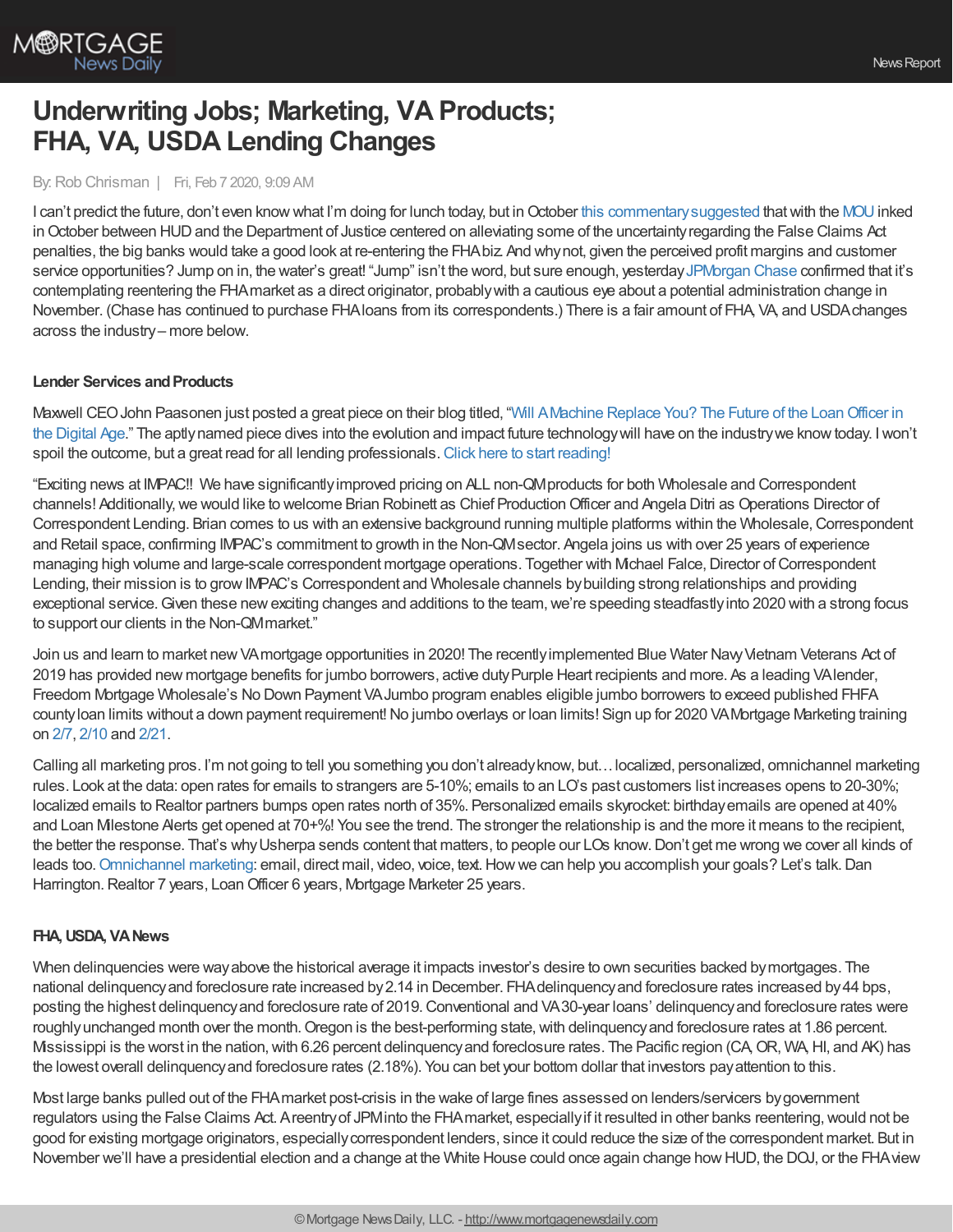# **M®RTGAGE News Daily**

#### enforcement.

FHAissued a reminder to mortgagees about its guidance for originating and/or servicing FHA-insured forward [mortgages](https://www.hud.gov/program_offices/housing/sfh/ins/203h-dft) in locations in the U.S. and its territories when the President declares it a major disaster area. This declaration is made when natural disasters or other events are of such severitythat it is beyond the combined capabilities of state and local governments to respond. The following guidance applies to all areas covered bya Presidentially-Declared Major Disaster Area (PDMDA), including those areas covered under the PDMDA declared on January16 for Puerto Rico [Earthquakes](https://www.fema.gov/disaster/4473) (DR-4473).

FHAissued [Mortgagee](https://www.hud.gov/sites/dfiles/OCHCO/documents/2020-2hsgml.pdf) Letter 2020-02, Mortgagee Electronic Funds Transfer Accounts, that requires mortgagees to establish and maintain Electronic Funds Transfer (EFT) Accounts electronically. Previously, mortgagees had to submit a hard copyform to FHAto establish and maintain these accounts. EFTaccounts permit FHA-approved mortgagees to receive payments from FHAwhen theysubmit FHAinsurance claims. The changes and additional guidance that allow for the establishment and maintenance of EFT Accounts electronically have been implemented in Lender Electronic Assessment Portal (LEAP) and FHAConnection (FHAC) and are effective immediately. Mortgagees must use the EFT Account Setup function in LEAP to provide their bank account information for FHA Insurance benefits payments. Hard copy forms will no longer be accepted.

Don't forget that recently a GovDelivery was issued by the Single-Family Housing Guaranteed Loan Program (SFHGLP) to announce the future revisions to technical handbook HB-1-3555 Chapter 10, Credit Analysis. The advance copy provided with the GovDelivery was stated to be available for a minimum of thirtydays on [USDALINC's](https://www.rd.usda.gov/programs-services/lenders/usda-linc-training-resource-library) Training and Resource Libraryfor lender reviewand preparation pending the publication of the Procedure Notice (PN). Effective on January 28th, Lenders are authorized to suspend the following: Credit Score Validation for GUS ACCEPT files and downgrade a GUS ACCEPT file with manually entered debts. Refer to Attachment 10-A "Credit Matrix" of the advance copyofChapter 10. All additional revisions to the revised HB-1-3555 Chapter 10 will continue to be pending publication of the PN. The SFHGLP will provide a new GovDelivery notice when the PN for HB-1-3555 Chapter 10 full publication is released.

U.S. Bank Correspondent/HFA issued Seller Guide Update [SEL-2020-004](http://pull.t2mr3.com/cgi-bin/pull/DocPull/1677-E884/5334507/SEL-2020-004_-_Jan_27_Underwriting_1-27-20.pdf) clarifying and giving additional guidance on VA Cash-Out transactions, changes to the Income Analysis Worksheet, and credit underwriting updates specific to DebtCounseling Prior to Application and Credit Reports at the time of Application. U.S. Bank reminded clients that the FHA requires connection to water and sewer systems whenever feasible and available at reasonable costs. U.S. Bank Home Mortgage defines feasible and reasonable as 2% of the Sales Price or Appraised Value. Legal and complextitle requirements prohibit U.S. Bank Home Mortgage from originating or purchasing any Government loans in IL Land Trusts. And the VAfunding fee payment can be split. It can be partiallypaid bythe buyer, seller, partially financed, or partiallypaid in cash.

loanDepot Wholesale/Correspondent's Weekly Announcement includes information on LDW Credit Report Fee Increase, LDW Forms, Desktop Underwriter (DU) For Government Loans Release Notes and changes to the Veterans Information Portal (VIP).

PennyMac Correspondent Group posted a new announcement 20-03: Updates to Conventional and Government LLPAs.

Non-Delegated FHAand Non-AgencyLoans closed on and after January10, 2020 must have received a Clear to Close underwriting decision prior to the loan Closing Date. FHAand Non-Agencyloans with a loan Closing Date prior to receiving a Clear to Close underwriting decision will not be eligible for purchase. AmeriHome Mortgage will use the Closing Date as provided on the Closing Disclosure to determine the loan Closing Date.

Mountain West Financial Wholesale announced thatGolden State Finance Authority(GSFA) has increased the maximum debt-to-ratio of income (DTI) for borrowers with FICO scores >680 to 50% applicable to both FHA and Conventional Platinum loans underwritten through LPA Additionally, GSFA's Subsidy Promotion for lower AMI (Area Median Income) borrowers will end on February 7, 2020. Please ensure any Platinum loans for Subsidy Promotion borrowers are locked prior to end of day, February 7th.

Mountain West Financial® Wholesale announced the introduction of the Texas Department of Housing and Community Affairs (TDHCA) My First Texas Home Program making homeownership more affordable for low-to-moderate income first-time homebuyers across the entire State of Texas. This Program offer a 30-year, fixed rate, fullyamortized FHA1st mortgage. An optional down payment and closing cost assistance up to 4%of the total loan amount. A2nd mortgage option that has deferred payments, 0%interest and is due upon sale, transfer, refinance, no longer own-occupied or pay-off of 1st mortgage. Refer to MWF's My First Texas Home Program Matrix and Overview for complete program details.

Plaza Home Mortgage® has expanded its VA Fixed and ARM program guidelines to allow purchases to \$1,000,000 at 100% LTV. And it doesn't stop there…the maximum loan amount for refinances with a 620 credit score has also been increased to \$1,000,000 with a maximum LTVof 90%. [VAIRRRL](https://share.plazahomemortgage.com/e2t/c/*W6YnHNM2ZKX5bW5sMMWZ8_n9PS0/*W7zXhhD5zszv3W7Z90XH6MDZHd0/5/f18dQhb0S5fm9c-mG2W61DttL1k63-nW1DWrhq56B1MkW6Dk5Tg1SrC8dVLDpF18B-Wz0VZ6Q4W1p7ybxW5yLrhL5wMw-5W3TJNmM2BFJ8lW3M2BKk2z3KprN51M6L4f4hVZW50Cxrw981bnMW5b-BqW5gf8h4W2GwqhR64QkFdW8r4n1S25WGHsN5KxX2Hn7bnLW1mqz7Y7k2wqGW1TjVKl7CLGthW6yyrrQ58R2pqW1GlVNb7BQPt4W3N5Mn350tyPVVQJJn63Lqnm_W8q5FTl6skKw2W64QZb68rvwMTW7nSL7t5r_M3LVPW6mL3pSFHwW22WLyB6HBHnDW6qG7347VtdpFW7qTl2j7vYFMDW1S4Kn_28VWtvW7s8CZg1rcZ9PW23SYm67vdBFLW6lSkvD7KFhMLW1YjW2k7l79WZW7662CC61WyvNW76qZln7vMYdmW1mrTKg7FJ61qW6yBx606SmWmtW1Yc34W6LjPmqW1NdbTV2l0VG7W1FkZ0_7TG4TKW6Tv1bx844PcKN82G-VBkRQmgMwKJnC3qXXnN3nG7LQXTDS3W6P4hPq2z3sn2W2c52TT8WlFmzW61lPZv26jp7MW84y3HV8hbWCRV5wLg641-p3VW4F4d566zLJqTW9gRb0s7D7HxjW1Dy_KC855901f6crj3604) and [FHAStreamline](https://share.plazahomemortgage.com/e2t/c/*W6YnHNM2ZKX5bW5sMMWZ8_n9PS0/*W4lKgXg5ClMFLW8DLTsZ2crzrS0/5/f18dQhb0S1Wb2RLnR1V11rZV5WQBc3N2YpPyRLQh-sW21J_Pp64Wj4xW6RJT-Y6_gRCDW6x3bPv6SLsBkW6TSynY7BryXXW8wljk17BHVHtN6NZ2TNrClTpW2dgKdy82hWM4W8LQ0Df2kWqlkW977Dlr7sHy8kW4qRRxp2Z96t9W3RYrJ21kQN3sW2R41Nx56PtR9VH5gbp3S-1lHW7sXFYJ6kg7c5W7shDBk8XFbJrVGHgW42QvDYrW8lr9Wr26JrZkN7DYxjl3_MZ-W7sr3xF2Cd4rNN1B4wr0LTdZWN7ykVnHCmgYrW6wcMRR2YdyCCW6Rj1533yVV8xW4T1nPY7_lP_GW1fSHYy6Gnn1fV-qt8_54jftrW2_sFL06qNNFDW6jX7Xp5KgNnNN1j2T5zK5TlcW8T6gG074j_CNW1Zn3RM3YRTk1W4XmCl684FTj9W87gd8Z87qmZ7N5NxpRHlKH5QW7wSq694lX5k2W2sSdB241Wly3W42RKz37DKC_jW2-sQGf3DV1CTW6G20J382GHLWW6MQ0Gb6YzXzMW7p3C6W3m9Rr8W28X58X2kfWCDW3_Vy386XPb7hW6sNWcv51ys3XW8hNXcD4yxg0WN8rckBJqVdqZW5RYVNR4sH6_7W6SHVbf8jw4zlW5RHHYt33H-4bW974pch6h4lVQW5qCm_J6_b6Vgf6G5T5l04) Refinance guidelines have been expanded and allowcredit scores to 580.

PRMG has updated multiple [Product](http://www.eprmg.net/guidelines/Product%20Profile%20Updates.pdf) Profiles including its Agency Products, FHA Products, Investor Solution, Chenoa FHA Edge and FHA Rate Advantage.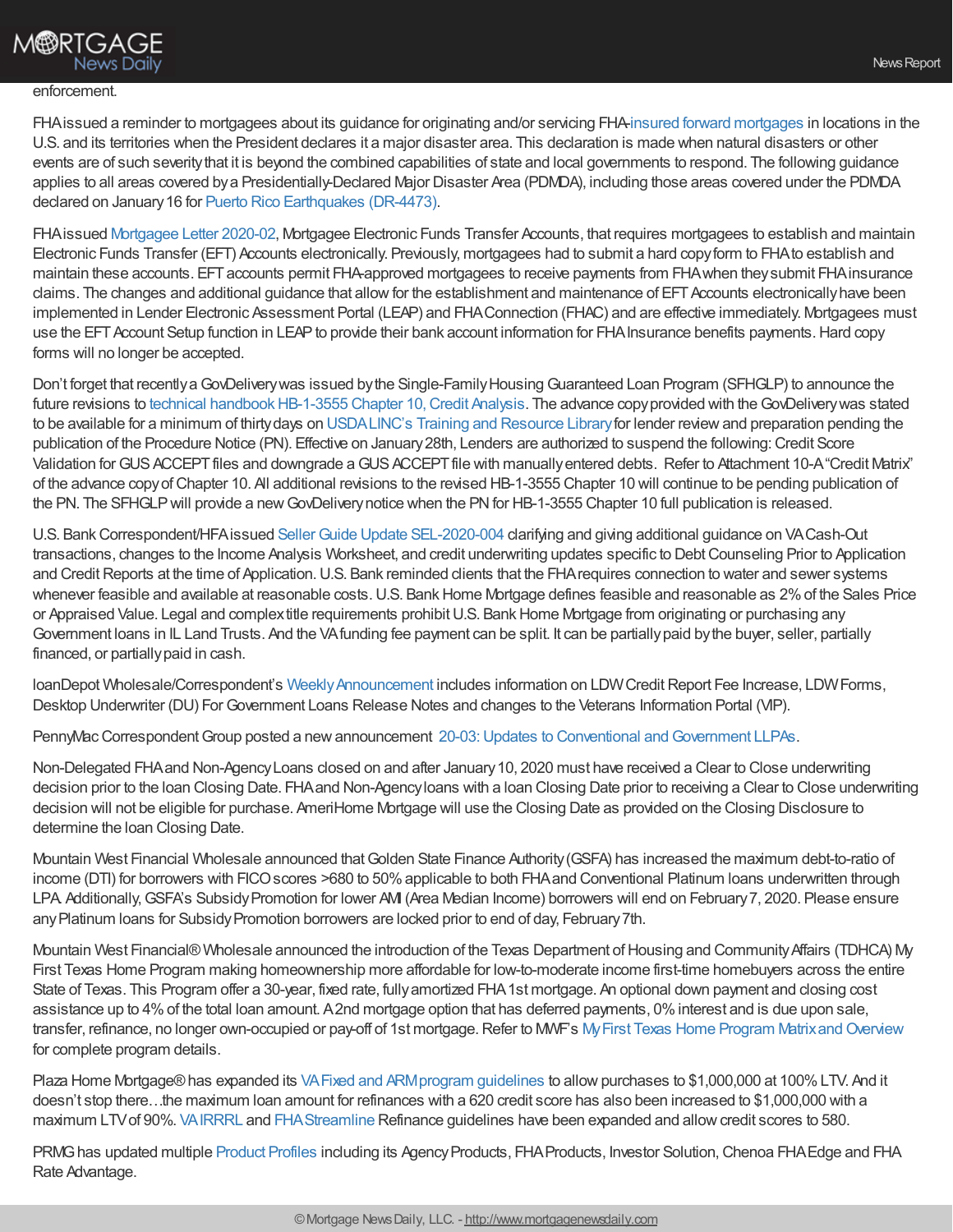## **Capital Markets**

Could your crystal ball for 2020 use some clarity? Vice Capital [Markets](https://www.vicecapitalmarkets.com/) Principal Chris Bennett recentlyshared his [thoughts](https://www.nationalmortgagenews.com/opinion/the-market-outlook-for-the-coming-year-is-surprisingly-familiar) on what he expects to happen in the specified pool, TBAand servicing markets, as well as trends in eNote adoption and API development – all ofwhich will have a significant impact on lenders' operations and bottom lines in the coming year. Using keen market insights like these alongside extensive trading experience,Chris and his team at Vice Capital Markets have helped financial institutions over the last two decades navigate the often-murky waters of managing interest rate risk to maximize profitability on over half a trillion of MBS trades and mortgagerelated transactions. Make 2020 the year you crystalize your secondaryexecution.Reach out to Vice Capital Markets' Chris Bennett to make the most of your secondaryexecution in 2020 and beyond.

Up and down, up and down. U.S. Treasuries, and MBS prices, ended Thursday rallying slightly, closing near their opening levels after spending the session in a narrowrange. The cash market appeared on track to deepen its recent pullback after Treasuryfutures faced some overnight pressure, but futures rebounded during the European session, canceling out anymovement. The number of confirmed coronavirus cases in China rose past 28,000 with the death count exceeding 550. **It seems as thoughmarkets took a breathbefore today's Januaryemploymentreport**, though itwas reported yesterdayin the **FHLMCmortgage survey**that**mortgage rates are now at three-year lows.**

The BLS reported that nonfarm business sector labor productivity missed estimates in the fourth quarter, and that unit labor costs were above estimates. Productivity is still running below the long-term average from 1947 to 2019, though 2019's growth in nonfarm business sector productivitywas the strongest since 2010 and above the average for the last 12 years. What does it reallymean for lenders? Not much.

JanuaryNonfarm Payrolls started today's domestic calendar. That release included Nonfarm Private Payrolls (225k), Average Hourly Earnings (+.2%), and the Unemployment Rate (3.6%). Later this morning brings the unimportant December Wholesale Inventories and December Consumer Credit. **The FederalReservewillrelease the MonetaryPolicyReport later this morningaheadof Chair Powell's visit to Capitol Hill next Tuesday and Wednesday**. We begin today with Agency MBS prices are better nearly.125 and the 10-year yielding 1.62 percent after closing yesterdayat 1.64 percent.

### **Jobs**

Anational title insurance Agencyis looking to start a relationship with a real estate attorney. "The principal will explain in detail when we discuss. It's a great opportunity for a real estate attorney to expand its business." Interested attorneys should contact Chrisman LLC's Anjelica Nixt to forward a note of interest.

"Valuation Partners, a leading nationwide appraisal management company, is expanding its sales force. The AMChad a record year in 2019, has been in business for over 35 years, and has a best of class reputation. [Valuation](https://www.valuationpartners.com/) Partners is looking for a VPof Sales for the Northeast Region. Our ideal candidate possesses mortgage sales experience in the northeast with existing industry relationships. Responsibilities include representing the firm regarding all valuation products in the mortgage origination space. Professionalism and a commitment to a strong work ethic are a must. Experience in correspondent, mortgage insurance, and/or mortgage vendors sales experience is desirable.Compensation is a combination of base plus commission, health and dental, and 401(k). Join a team with a full suite of valuation products, a commitment to exceptional customer experience with senior leadership that understands the appraisal business. If you are interested, please send us your confidential resume."

"Senior underwriters, if you are looking for a place where you can call home, we are looking for you! Doorway Home Loans is a privately held residential direct lender, founded in 1987 on the principles of responsible lending and exceptional service. Doorway is actively seeking an experienced Underwriter with a minimum of 5 years' experience in underwriting and 3 years' experience in FHA. In addition, the ideal candidate will possess one of the following: Extensive Non-QMexperience or Active VASARdesignation. Experience and knowledge of Encompass is preferred but not required.Compensation will include base salary, a bonus plan and a benefit package. The right candidates will work primarilyout of the corporate office located in Santa Ana,with the opportunityto work remotelyon occasion. If you're interested, please send a resume to Director of HR Denise Rodriquez."

GO Mortgage recently hired Andrea Knorr and Travis Butler as new Business Development Managers. Knorr and Butler bring a wealth of experience in business development, strategy, and talent acquisition, having spent over 20 years in numerous roles within the financial services sector across the US. These new team members will play a critical role in strengthening and overseeing the growth of talent for the company. To learn more about joining theGOMortgage team, contact Andrea Knorr or Travis Butler.